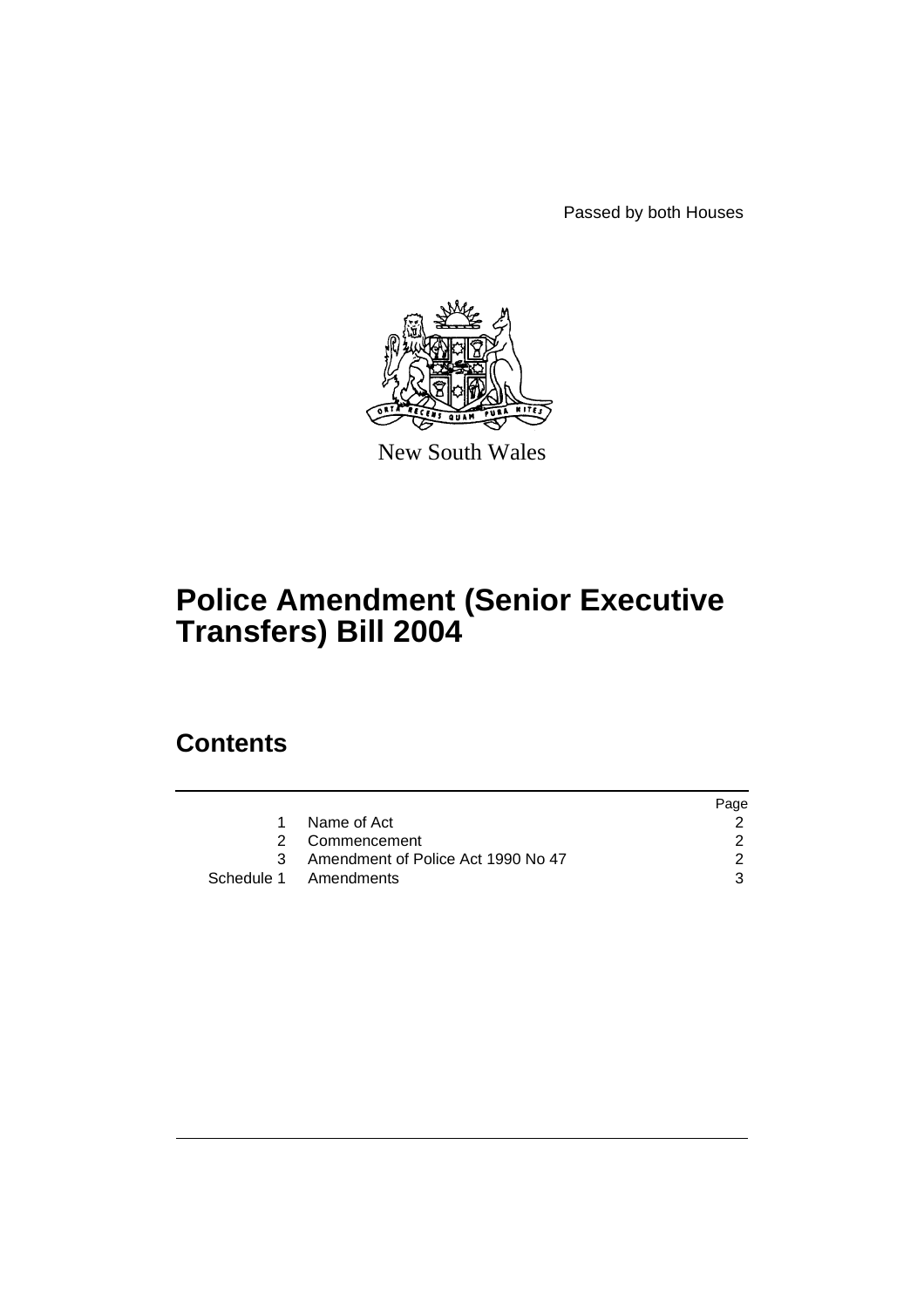*I certify that this PUBLIC BILL, which originated in the LEGISLATIVE ASSEMBLY, has finally passed the LEGISLATIVE COUNCIL and the LEGISLATIVE ASSEMBLY of NEW SOUTH WALES.*

> *Clerk of the Legislative Assembly. Legislative Assembly, Sydney, , 2004*



New South Wales

# **Police Amendment (Senior Executive Transfers) Bill 2004**

Act No , 2004

An Act to amend the *Police Act 1990* with respect to the transfer of executive officers from and within NSW Police; and for other purposes.

*I have examined this Bill, and find it to correspond in all respects with the Bill as finally passed by both Houses.*

*Chairman of Committees of the Legislative Assembly.*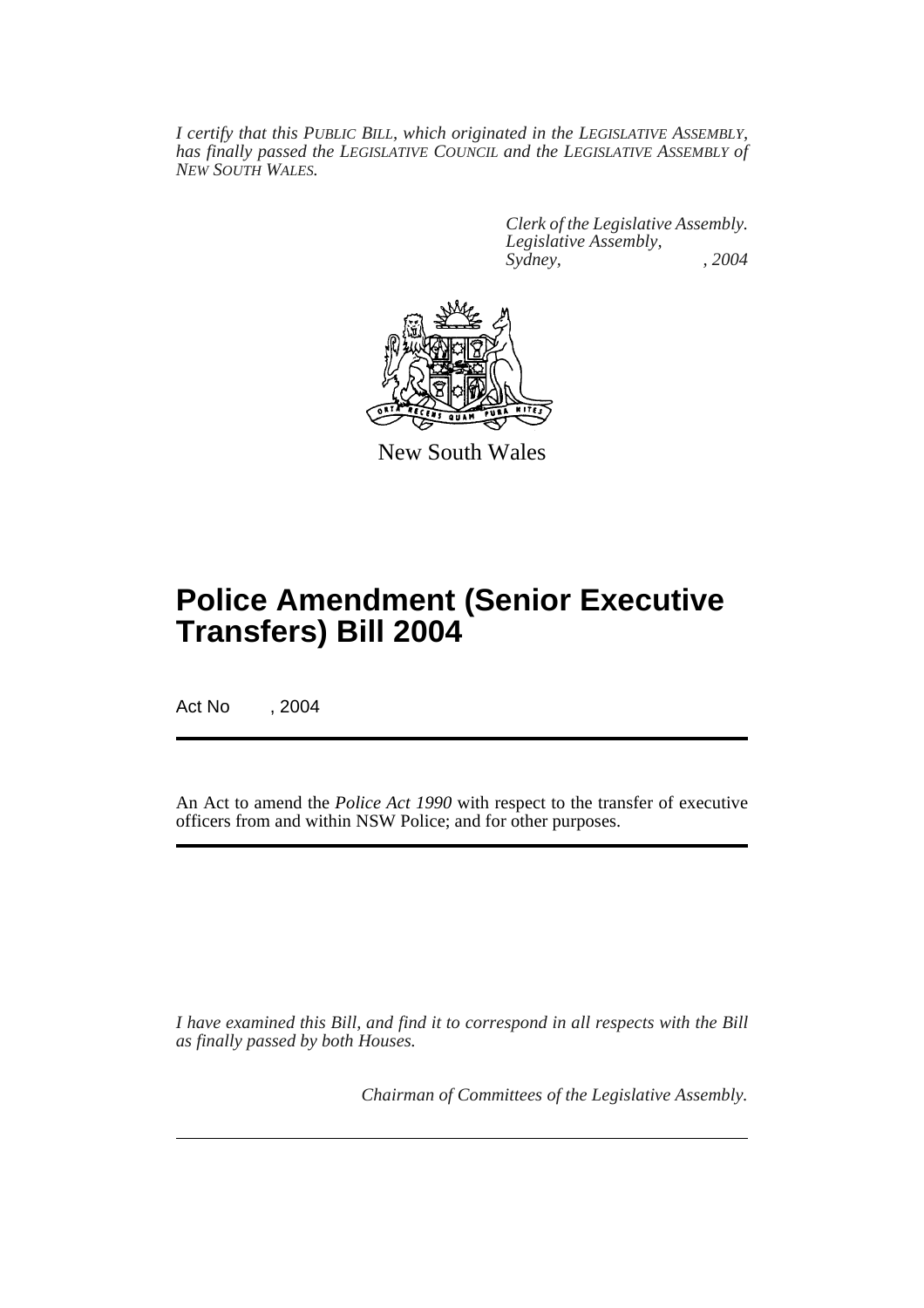### **The Legislature of New South Wales enacts:**

## **1 Name of Act**

This Act is the *Police Amendment (Senior Executive Transfers) Act 2004*.

### **2 Commencement**

This Act commences on a day or days to be appointed by proclamation.

## **3 Amendment of Police Act 1990 No 47**

The *Police Act 1990* is amended as set out in Schedule 1.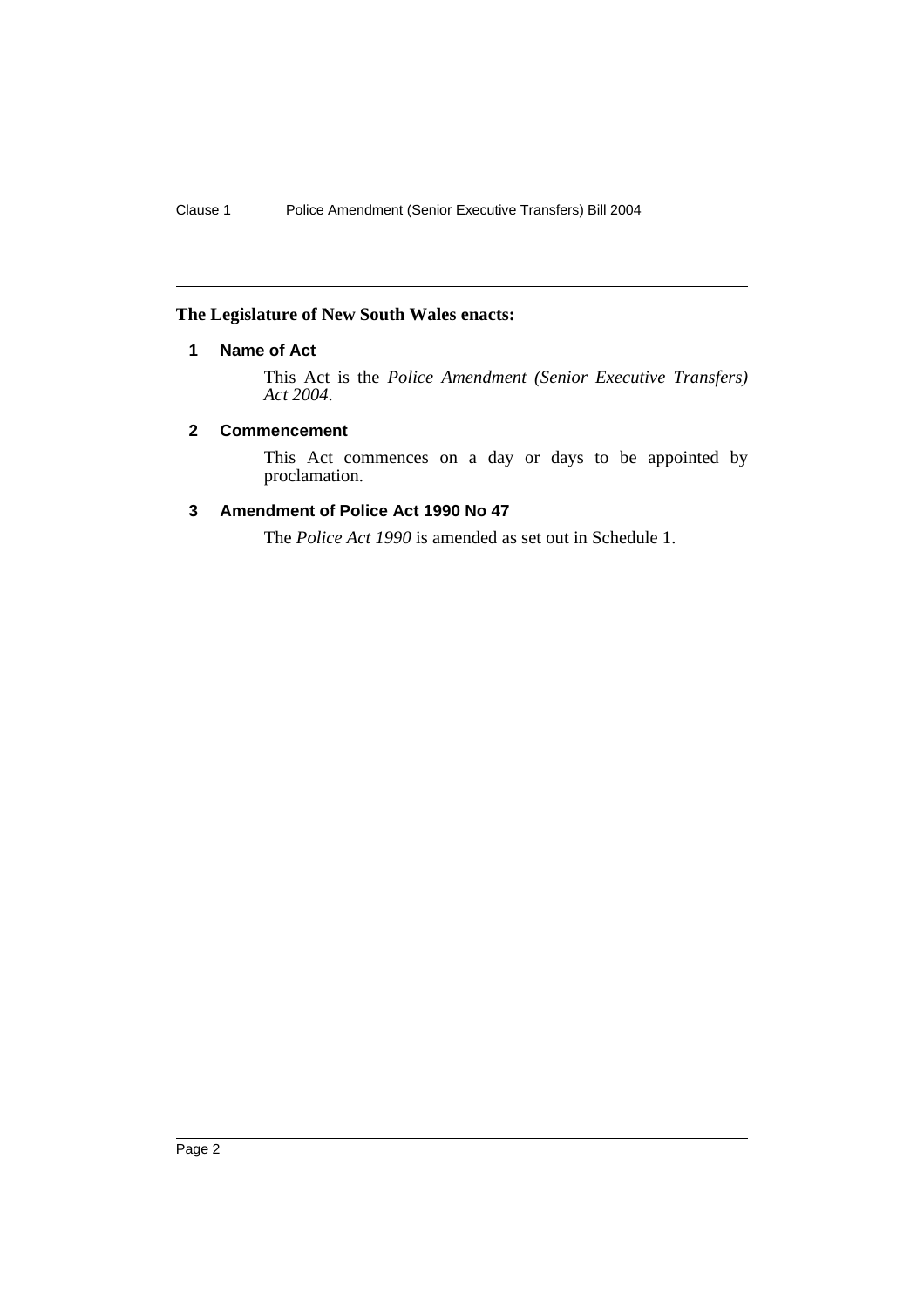Police Amendment (Senior Executive Transfers) Bill 2004

Amendments **Amendments** Schedule 1

# **Schedule 1 Amendments**

(Section 3)

### **[1] Section 51 Removal of executive officers from office**

Insert at the end of section 51 (3) (b):

, and

(c) is, for the purposes of section 87 of the *Public Sector Employment and Management Act 2002*, to be regarded as holding an equivalent (though notional) executive position in NSW Police.

#### **[2] Section 53 Compensation where executive officer has no right to return to public sector**

Insert after section 53 (1):

(1A) This section does not apply to an executive officer who consents to a transfer under Part 3.2 of the *Public Sector Employment and Management Act 2002* at a lower level of remuneration.

#### **[3] Section 60**

Omit the section. Insert instead:

#### **60 Executive officer mobility**

- (1) Division 3 does not apply to the transfer of an executive officer to a vacant executive position under Part 3.2 of the *Public Sector Employment and Management Act 2002*.
- (2) For the purposes of the application of Division 1 of Part 3.2 of the *Public Sector Employment and Management Act 2002* to an executive officer, a reference in section 89 (Variations in remuneration on transfer) of that Act:
	- (a) to an officer is to be read as a reference to an executive officer, and
	- (b) to a remuneration package is to be read as a reference to a remuneration package within the meaning of this Part.

**Note.** Section 87 of the *Public Sector Employment and Management Act 2002* enables the Commissioner of Police to transfer an executive officer to another position or other employment in NSW Police or to the service of another public sector agency with the approval of the head of the other agency and of the Public Employment Office and following consultation with the officer. A transfer is to be made at the executive